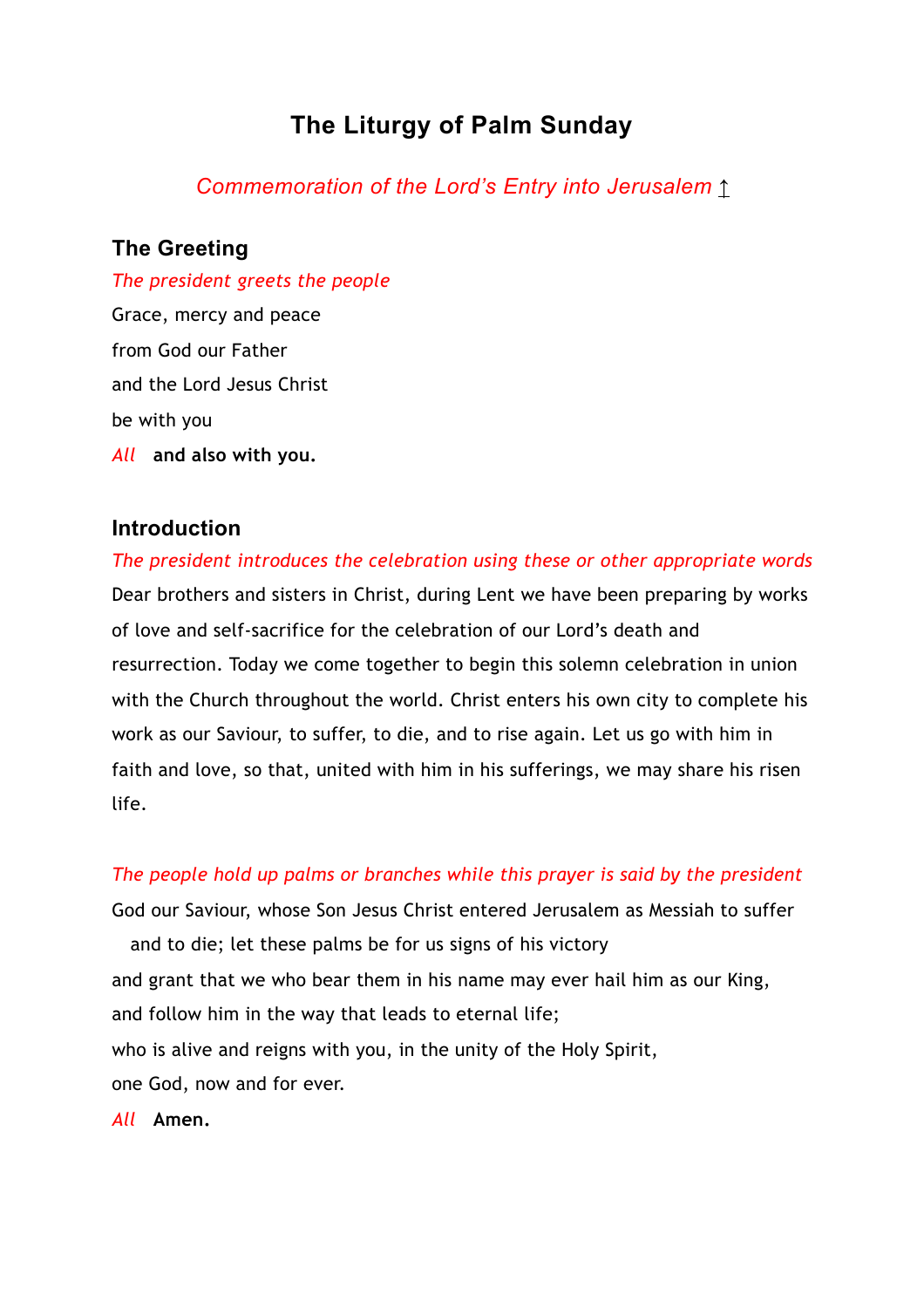## **The Palm Gospel – Matthew 21.1-11**

*When the Gospel is announced the reader says* Hear the Gospel of our Lord Jesus Christ according to *N*. *All* **Glory to you, O Lord.** *At the end* This is the Gospel of the Lord. *All* **Praise to you, O Christ.**

## **The Collect**

Let us pray for a closer union with Christ in his suffering and in his glory.

#### *Silence is kept.*

Almighty and everlasting God,

who in your tender love towards the human race

sent your Son our Saviour Jesus Christ

to take upon him our flesh

and to suffer death upon the cross:

grant that we may follow the example of his patience and humility,

and also be made partakers of his resurrection;

through Jesus Christ your Son our Lord,

who is alive and reigns with you,

in the unity of the Holy Spirit,

one God, now and for ever.

*All* **Amen.**

## *The Liturgy of the Word* [↑](https://www.churchofengland.org/prayer-and-worship/worship-texts-and-resources/common-worship/churchs-year/times-and-seasons/passiontide-and-holy-week#block-cofe-content)

#### **First Reading** – Isaiah 50.4-9a

**Psalm** 31.9-16 *Refrain:* My God, My God, why have you forsaken me?

**Second Reading** – Philippians 2.5-11

## *HYMN - Ride on, Ride on, in majesty*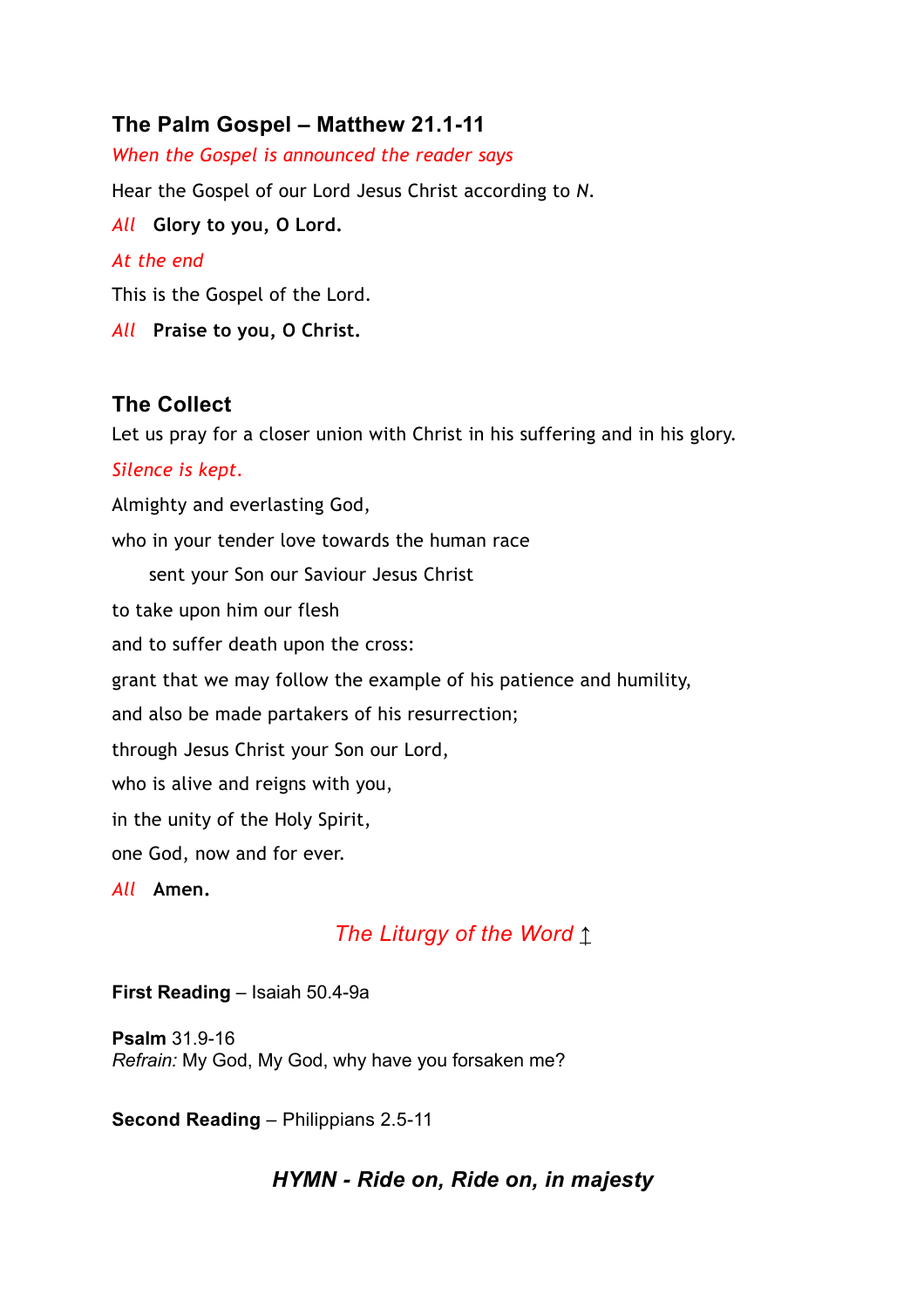## **The Passion Reading**

Praise to you, O Christ, King of eternal glory. Christ humbled himself and became obedient unto death, even death on a cross. Therefore God has highly exalted him and given him the name that is above every name. *All* **Praise to you, O Christ, King of eternal glory.**

#### **Prayers of Intercession**

 We stand with Christ in his suffering. For forgiveness for the many times we have denied Jesus, let us pray to the Lord.

*All* **Lord, have mercy.**

For grace to seek out those habits of sin which mean spiritual death,

and by prayer and self-discipline to overcome them, let us pray to the Lord.

*All* **Lord, have mercy.**

For Christian people, that through the suffering of disunity there may grow a rich union in Christ, let us pray to the Lord.

*All* **Lord, have mercy.** 

For those who make laws, interpret them, and administer them, that our common life may be ordered in justice and mercy, let us pray to the Lord.

*All* **Lord, have mercy.** 

For those who still make Jerusalem a battleground,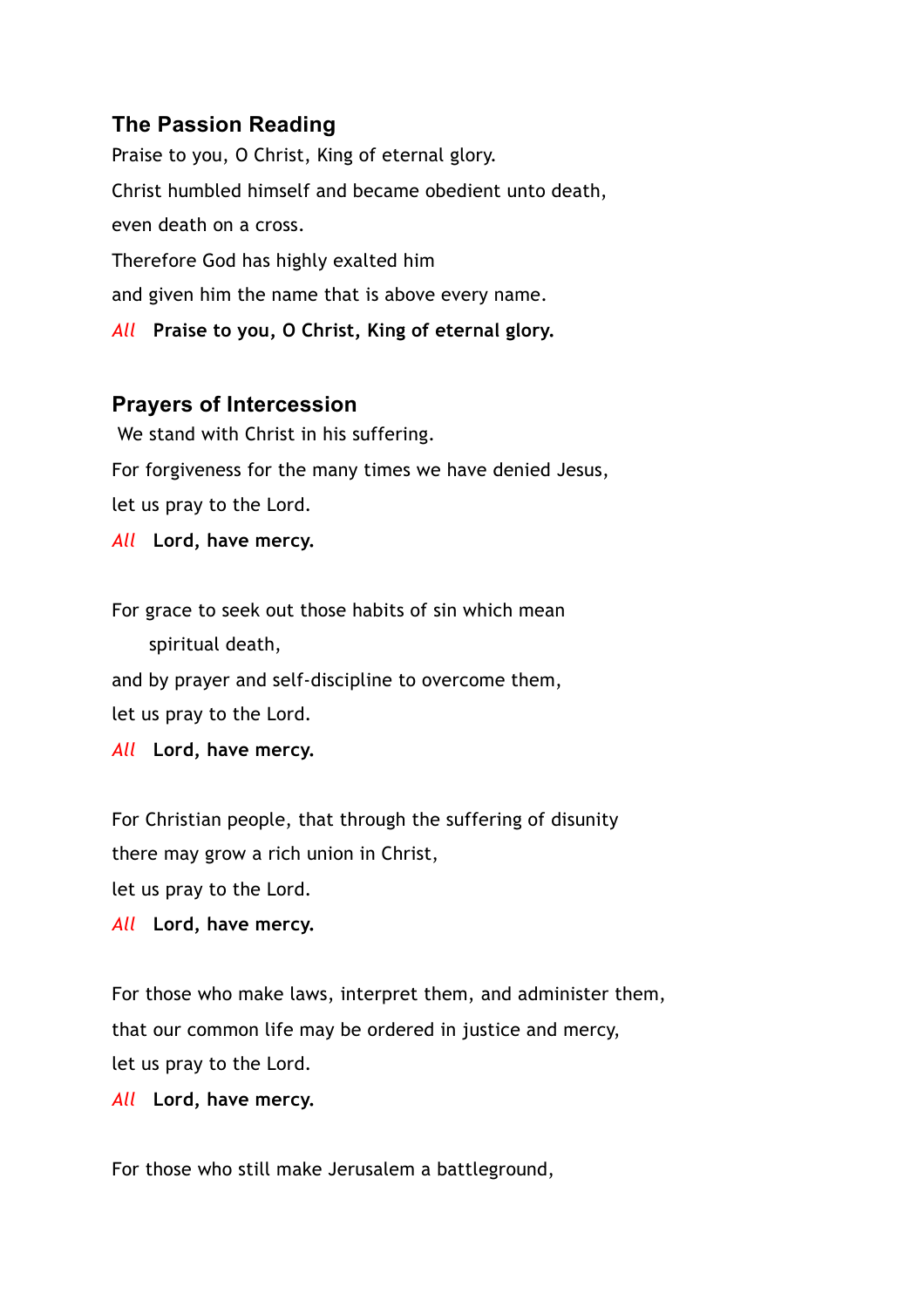let us pray to the Lord.

*All* **Lord, have mercy.** 

For those who have the courage and honesty to work openly for justice and peace,

let us pray to the Lord.

*All* **Lord, have mercy.** 

For those in the darkness and agony of isolation, that they may find support and encouragement, let us pray to the Lord.

*All* **Lord, have mercy.** 

For those who, weighed down with hardship, failure, or sorrow, feel that God is far from them, let us pray to the Lord.

*All* **Lord, have mercy.** 

For those who are tempted to give up the way of the cross,

let us pray to the Lord.

*All* **Lord, have mercy.** 

That we, with those who have died in faith, may find mercy in the day of Christ, let us pray to the Lord. *All* **Lord, have mercy.** 

*All* **Holy God, holy and strong, holy and immortal, have mercy upon us.**

*The Liturgy of the Sacrament* [↑](https://www.churchofengland.org/prayer-and-worship/worship-texts-and-resources/common-worship/churchs-year/times-and-seasons/passiontide-and-holy-week#block-cofe-content)

#### **The Peace**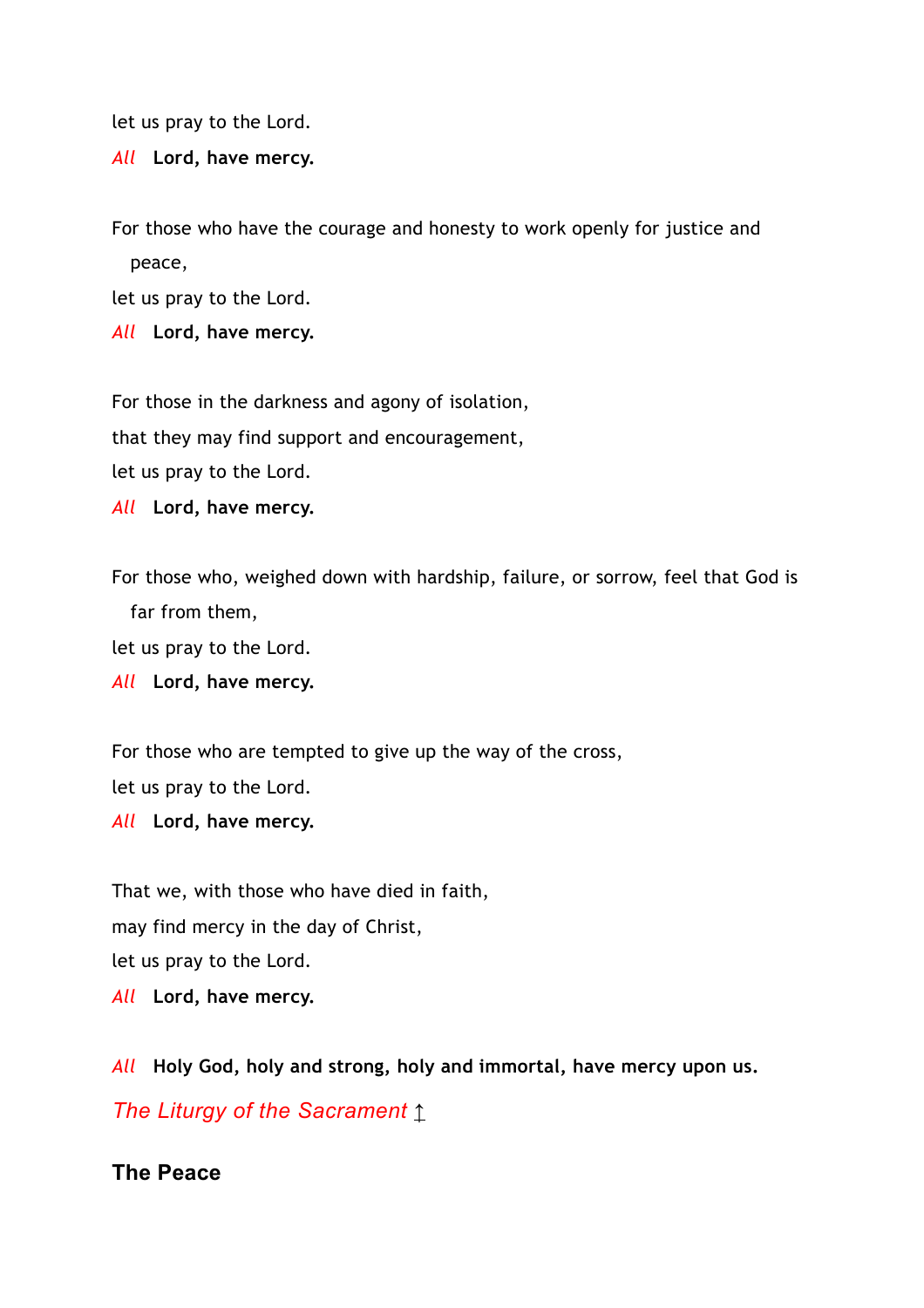Once we were far off,

but now in union with Christ Jesus we have been brought near through the shedding of Christ's blood, for he is our peace.

*Ephesians 2.13,14*

The peace of the Lord be always with you

*All* **and also with you.**

# **Preparation of the Table** *HYMN – All Glory Laud and honour*

Jesus, true vine and bread of life, ever giving yourself that the world might live, let us share your death and passion: make us perfect in your love. *All* **Amen.**

## **The Eucharistic Prayer**

The Lord be with you

*All* **and also with you.**

Lift up your hearts.

*All* **We lift them to the Lord.**

Let us give thanks to the Lord our God.

#### *All* **It is right to give thanks and praise.**

It is indeed right and just, our duty and our salvation,

always and everywhere to give you thanks,

holy Father, almighty and eternal God, through Jesus Christ our Lord.

For as the time of his passion and resurrection draws near

the whole world is called to acknowledge his hidden majesty.

The power of the life-giving cross

reveals the judgement that has come upon the world

and the triumph of Christ crucified.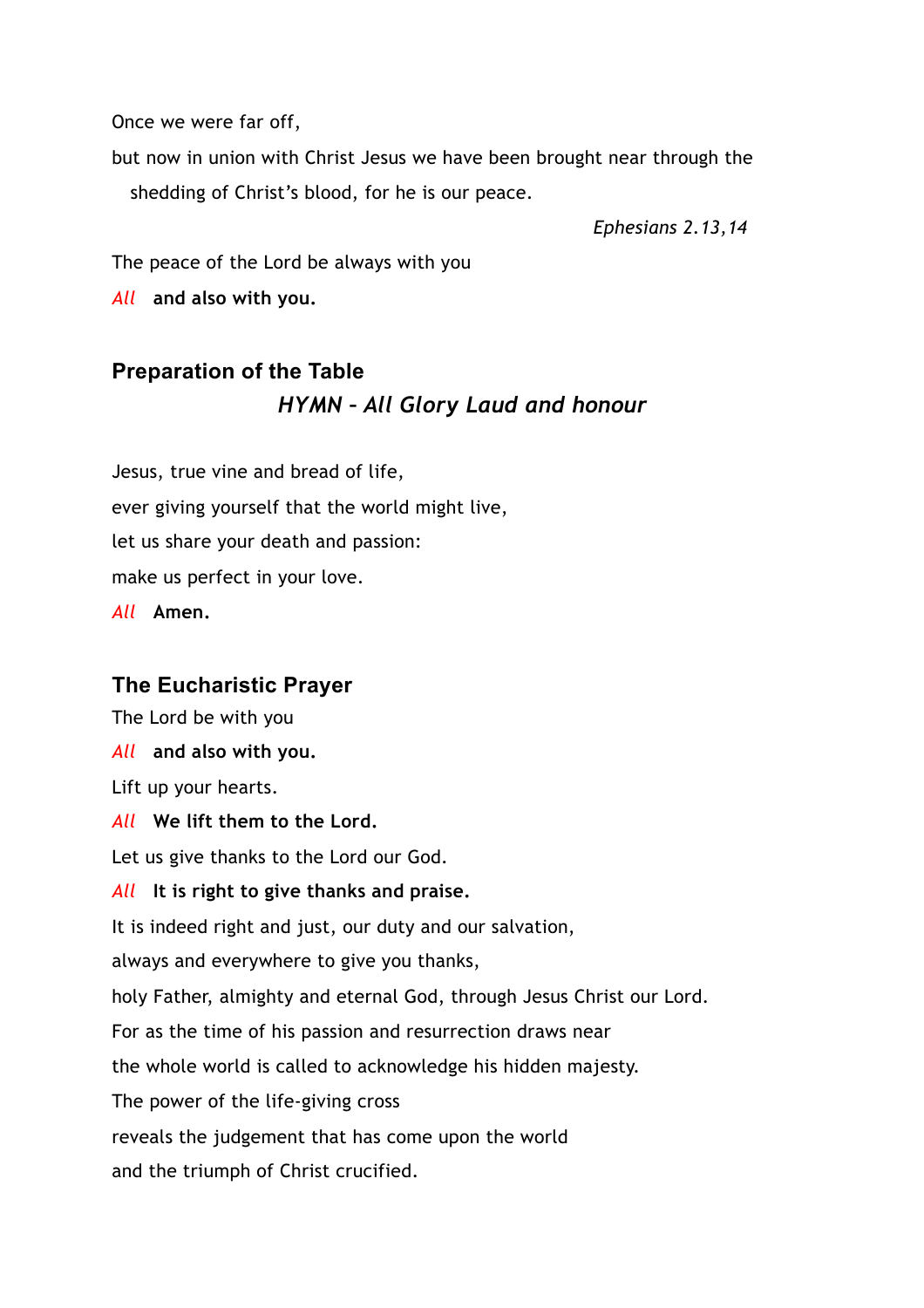He is the victim who dies no more, the Lamb once slain, who lives for ever, our advocate in heaven to plead our cause, exalting us there to join with angels and archangels, for ever praising you and *saying*:

*All* **Holy, holy, holy Lord, God of power and might, heaven and earth are full of your glory. Hosanna in the highest. Blessed is he who comes in the name of the Lord. Hosanna in the highest.**

Lord, you are holy indeed, the source of all holiness; grant that by the power of your Holy Spirit, and according to your holy will, these gifts of bread and wine may be to us the body and blood of our Lord Jesus Christ; who, in the same night that he was betrayed, took bread and gave you thanks; he broke it and gave it to his disciples, saying: Take, eat; this is my body which is given for you; do this in remembrance of me. In the same way, after supper he took the cup and gave you thanks; he gave it to them, saying: Drink this, all of you; this is my blood of the new covenant, which is shed for you and for many for the forgiveness of sins. Do this, as often as you drink it, in remembrance of me. Christ is the bread of life: *All* **When we eat this bread and drink this cup, we proclaim your death, Lord Jesus,**

**until you come in glory.**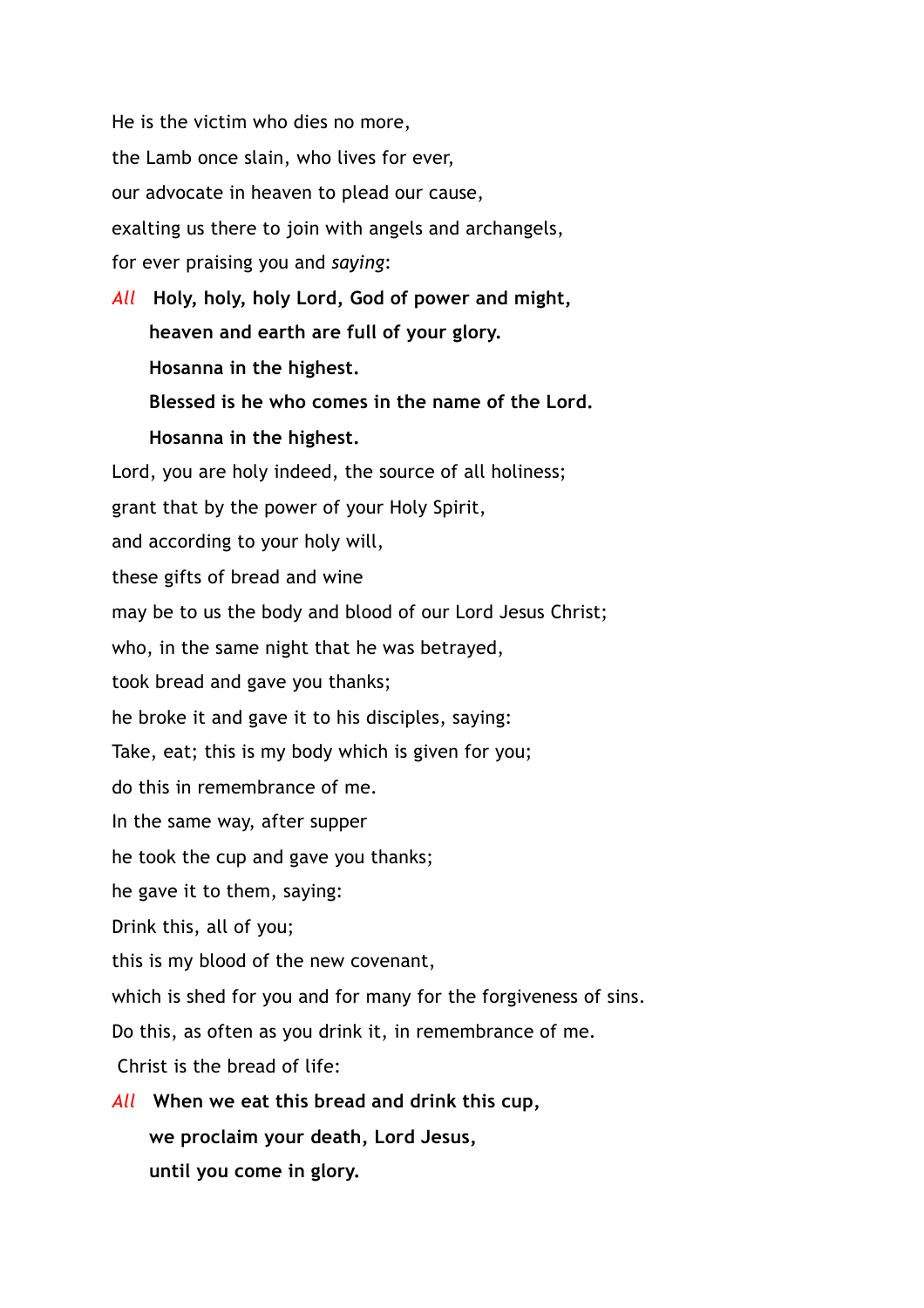And so, Father, calling to mind his death on the cross, his perfect sacrifice made once for the sins of the whole world; rejoicing in his mighty resurrection and glorious ascension, and looking for his coming in glory, we celebrate this memorial of our redemption.

As we offer you this our sacrifice of praise and thanksgiving,

we bring before you this bread and this cup

and we thank you for counting us worthy

to stand in your presence and serve you.

Send the Holy Spirit on your people and gather into one in your kingdom all who share this one bread and one cup,

so that we, in the company of Blessed Mary, the holy innocents, St Mark and all

the saints, may praise and glorify you for ever, through Jesus Christ our Lord; by whom, and with whom, and in whom, in the unity of the Holy Spirit,

all honour and glory be yours, almighty Father, for ever and ever.

*All* **Amen.**

#### **The Lord's Prayer**

*All* **Our Father, who art in heaven, hallowed be thy name; thy kingdom come; thy will be done; on earth as it is in heaven. Give us this day our daily bread. And forgive us our trespasses, as we forgive those who trespass against us.**

**And lead us not into temptation; but deliver us from evil.**

**For thine is the kingdom, the power and the glory,**

**for ever and ever. Amen.**

#### **Breaking of the Bread**

Every time we eat this bread and drink this cup,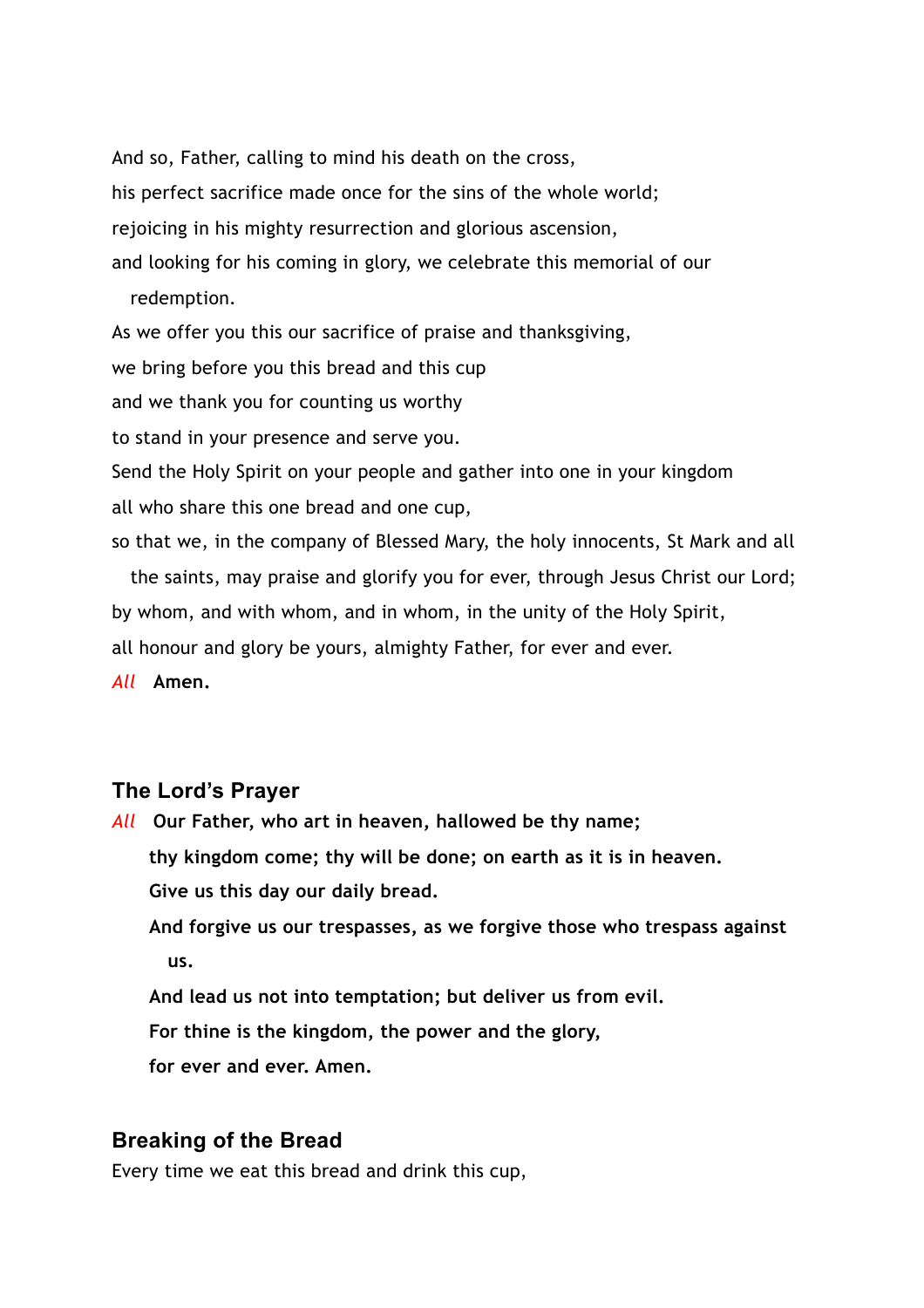- *All* **we proclaim the Lord's death until he comes.**
- *All* **Lamb of God, you take away the sin of the world, have mercy on us. Lamb of God, you take away the sin of the world, have mercy on us. Lamb of God, you take away the sin of the world, grant us peace.**

### **Giving of Communion**

Jesus is the Lamb of God

who takes away the sin of the world.

Blessed are those who are called to his supper.

*All* **Lord, I am not worthy to receive you, but only say the word, and I shall be healed.**

#### **Prayer after Communion**

Lord Jesus Christ, you humbled yourself in taking the form of a servant, and in obedience died on the cross for our salvation: give us the mind to follow you and to proclaim you as Lord and King, to the glory of God the Father.

*All* **Amen.** 

*All* **Lord, we have broken your bread and received your life. By the power of your Spirit keep us always in your love; through Jesus Christ our Lord. Amen.**

#### **The Blessing**